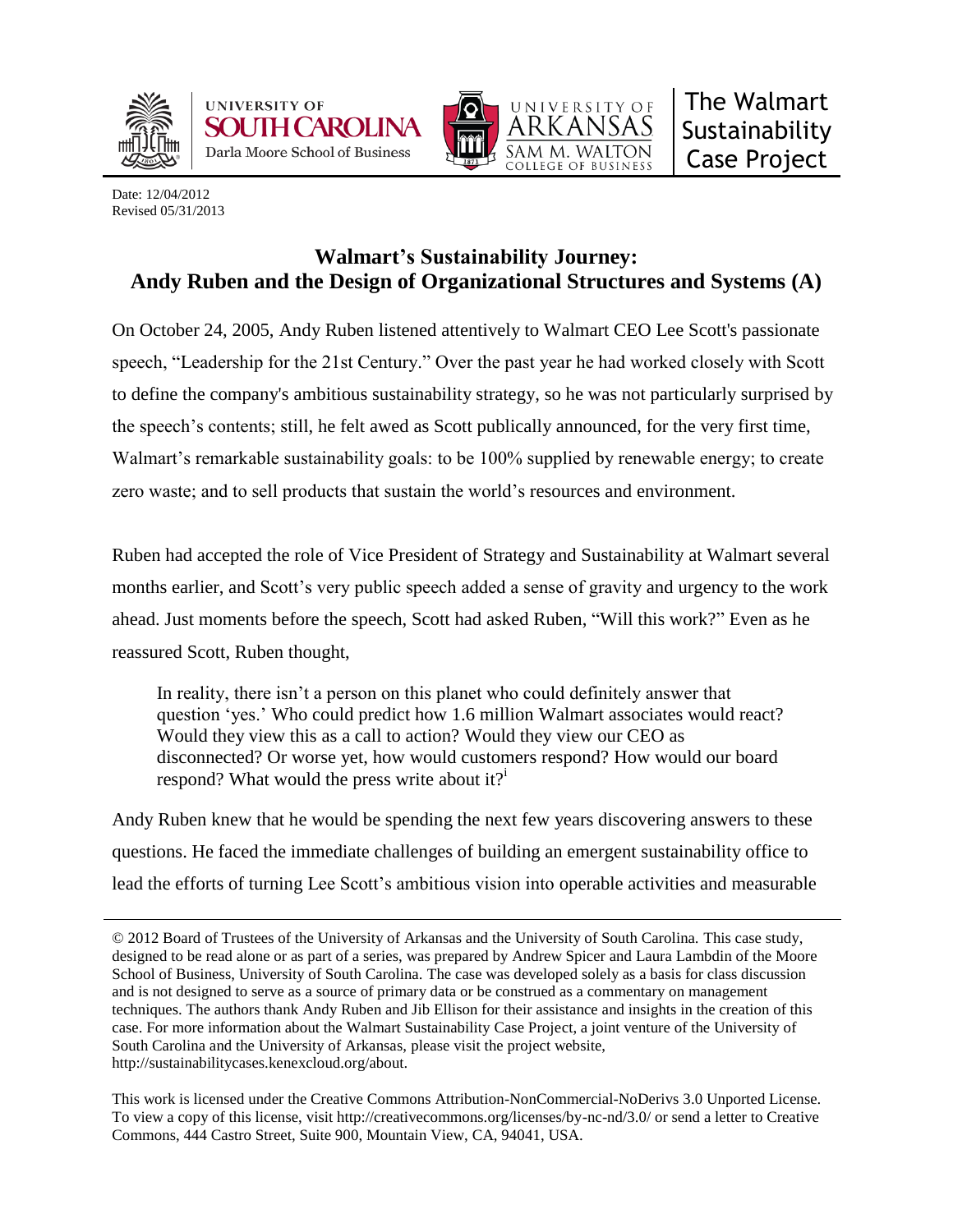outcomes. Grasping his colossal undertaking, Ruben was aware that his first decisions in shaping the organizational structures and systems of the new sustainability strategy would be critical and might very well mean the difference between success and failure over the long run. The job seemed mammoth, but Ruben believed that the payoffs could be equally enormous.

#### **Andy Ruben's Journey to Sustainability**

A native of Columbus, Ohio, Andy Ruben earned his bachelor's degree in civil engineering, and then pursued his master's in business administration in 1996 from Washington University in St. Louis. Before his marriage and the arrival of his two children, Ruben backpacked halfway across the Earth, from the southern tip of Chile to Alaska—without any inkling that in a few years it would be his job to help preserve the land he trekked.<sup>ii</sup> When Ruben began his business career, he served as a founding member of Ernst & Young's Strategy Practice, before joining Walmart as Director of Corporate Strategy in 2002. By 2003, he had been promoted to Vice President of U.S. Strategy.

Ruben became involved in sustainability efforts at Walmart in June 2004, after Lee Scott hired Conservation International (CI) and a nascent sustainability consultancy, Blu Skye, run by Jib Ellison, to measure Walmart's environmental impact. Scott asked Ruben to work closely with Ellison to consider how Walmart could institute changes. Ellison remembered Ruben as a critical leader in recruiting and seeking out passionate advocates within Walmart who could help jumpstart the sustainability program:

He was a young guy in the strategy group helping Lee with a variety of special projects of which this became one, and he was an early adopter intellectually and emotionally. So he became early on the guy who we would call on the phone every day and talk to inside the business, and he became increasingly enthusiastic about it as a business strategy. He became the guy who is running around all over the place in the business, outside the business. He was really the chief enrollment officer at the time.<sup>iii</sup>

As initial conversations began, Ruben and his team faced the constant challenge associated with the vast number of opportunities for improvement that a company of Walmart's size could pursue. As the world's largest retailer, Walmart hosted more than 120 million U.S. consumers every week;<sup>iv</sup> its 2005 U.S. revenues exceeded those of the next five largest retailers combined (Home Depot, Kroger, Sears Holding Company [which includes Sears and Kmart], Costco, and Target). In both domestic and international markets, in 2005 Walmart served more than 138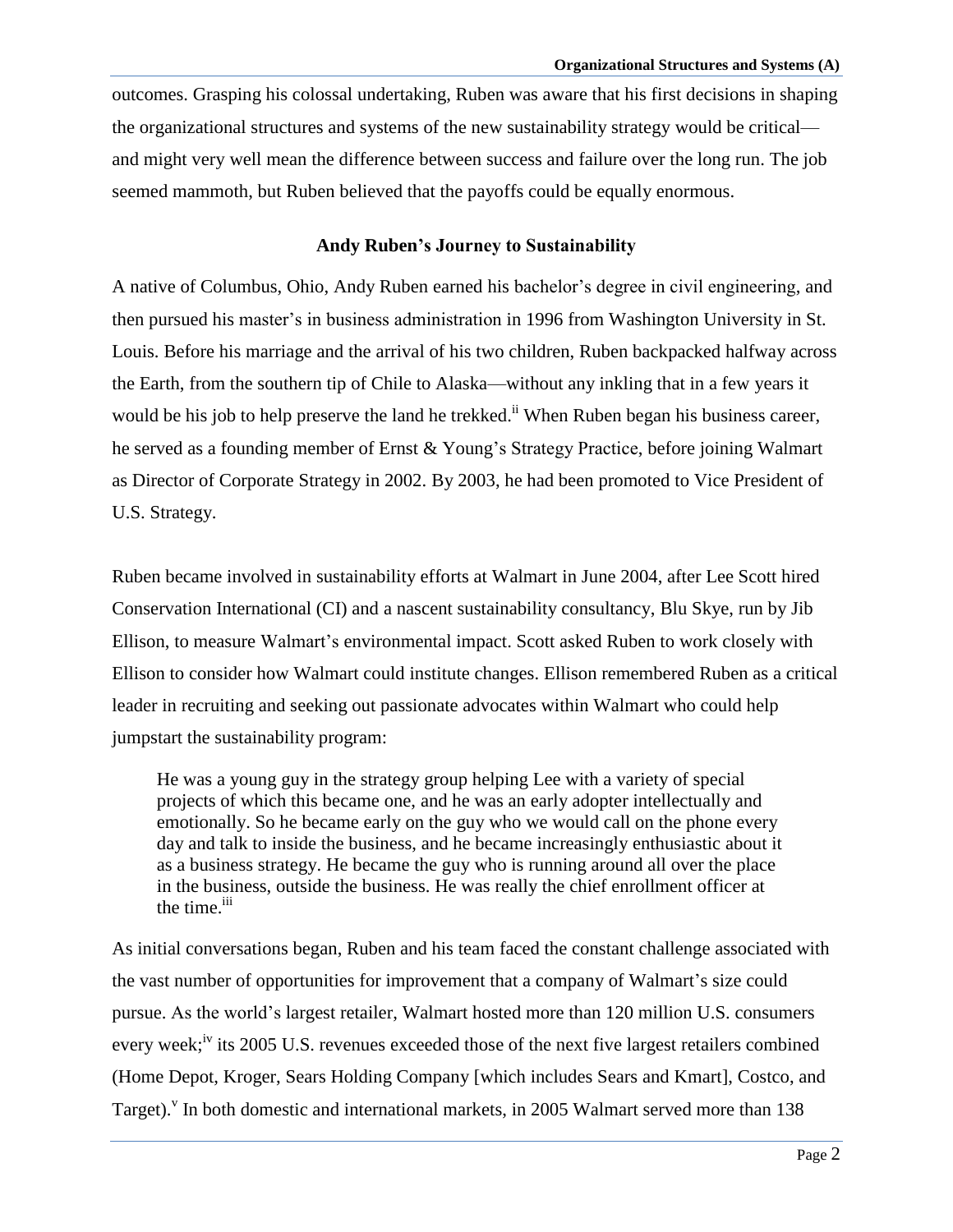million customers each week in approximately 1,500 stores that employed more than 1.6 million people. Walmart's worldwide data centers also tracked approximately 68 million stock-keeping units weekly. International sales in 2005 contributed more than \$56 billion, such that Walmart's global revenue for that fiscal year reached \$285 billion (see Exhibit 1). $\mathrm{v}^i$ 

This scale and scope presented both opportunities and challenges for Walmart's sustainability efforts. On the one hand, even minor improvements could have large-scale impacts, considering its massive global supply chain and customer base. On the other hand, implementing sustainability projects throughout such an enormous organization would be an intensive undertaking. The hope was that new projects would be consistent with Walmart's long-standing business mission to provide everyday low prices to its customers, but Ruben and his colleagues remained unsure about what Walmart realistically could accomplish. No company the size of Walmart had ever undertaken to achieve the types of sustainability goals that Lee Scott had publically announced for the company.

Ruben recalled the questioning and experimentation that characterized early sustainability discussions:

I can barely describe how many nights were spent just hashing it out and fighting and arguing about how we were going live up to our potential. In these rooms were smart, passionate people arguing about what to do.… How are we possibly going to figure this stuff out? At some point we realized that every time someone at Walmart makes a decision, there are 100 unintended consequences. And there's no one person who's ever going to get all those. So our goal became to help every business leader understand more of the unintended consequences so they would simply make better business decisions. Our focus couldn't be about the business decisions but rather how we would interject sustainability thinking into the business when you've got a million and a half people internally, and hundreds of millions of people having that system's viewpoint externally?... I think those holy-cow moments pushed us to figure out how to deliver on that in new ways.<sup>vii</sup>

Long conversations and breakthrough moments contributed to Ruben's, and the broader Walmart community's, growing understanding of the potential for a sustainability strategy. Early meetings served as storytelling forums about successful innovations and programs. Ruben hoped to produce a few narratives that demonstrated how Walmart could add value not only to customers and shareholders but also to the broader environment and society as a whole. Ruben was stunned by the results of this effort: "We did end up with those stories; but instead of three to four, we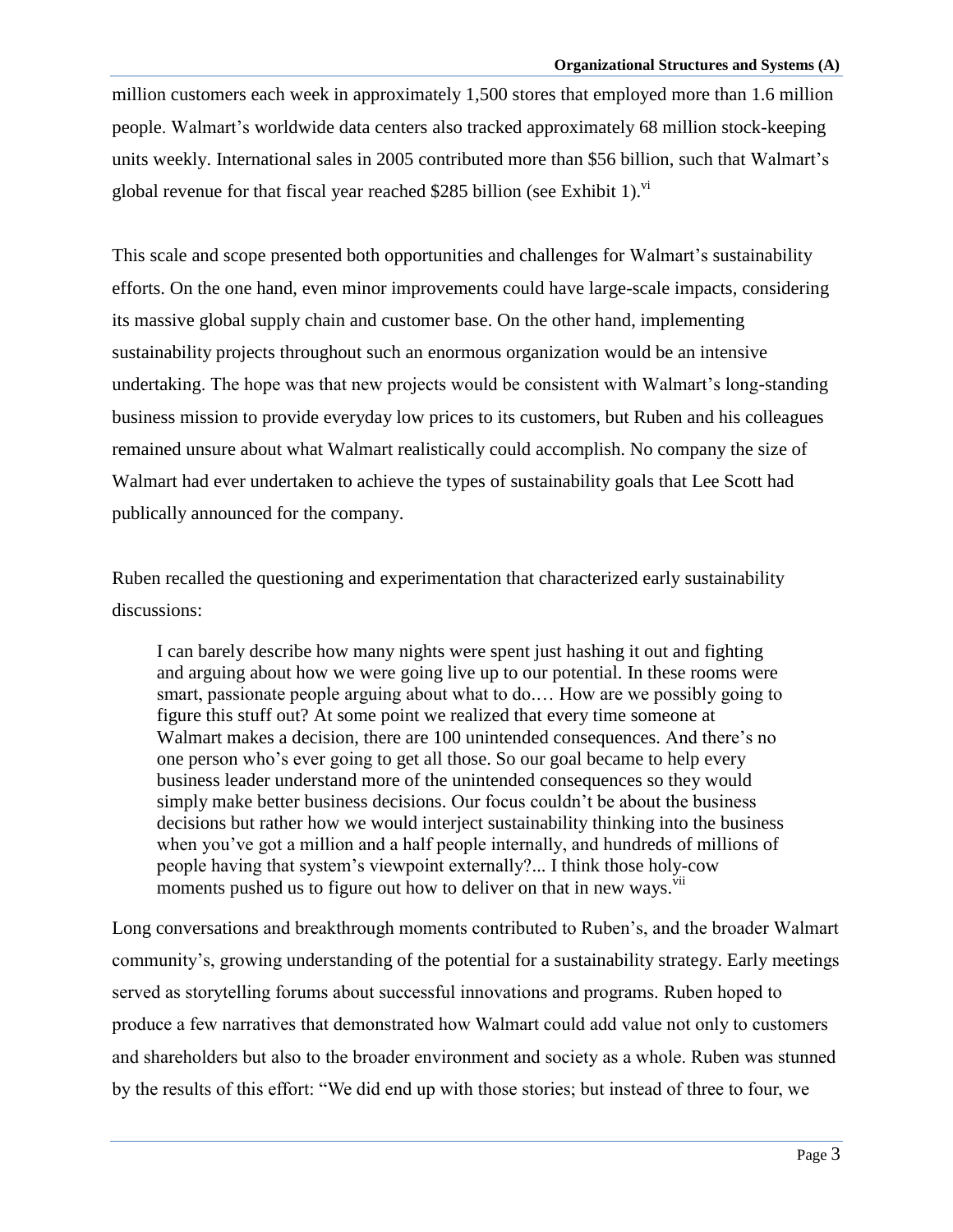had hundreds of them." Early successes at Walmart initiated a virtuous cycle of innovation; one person's story encouraged others to explore what might be accomplished elsewhere.

As he learned more, Ruben increasingly came to view the sustainability movement as an important strategic opportunity for Walmart. After reading Paul Hawken's *Ecology of*  Commerce<sup>viii</sup> and Adam Werbach's speech, *The Death of Environmentalism*,<sup>ix</sup> on a plane trip with Jib Ellison to the United Kingdom, he experienced a "personal epiphany that sustainability was the single most important strategy that we could take on as a company.... Put up against any strategy in any way, this was the single largest opportunity that we would have." He eventually came to consider the potential benefits of a sustainability strategy at Walmart as equal in importance to the other significant bets that marked Walmart's history:

To give you a sense of how I think about strategy, we need to go back to Walmart in 1962 when we opened up a discount store in rural America. At the time, everyone told [Sam Walton] he was a fool. 'That'll never work. You've got to be in a big city. There's no market in Alliance, Nebraska.' And he said 'no, I think there is.' So strategy was about looking for those opportunities the rest of the world wasn't seeing, because if the world was seeing it, it probably wasn't that great of an opportunity.

And if you fast forward to 1992, we start expanding Walmart from just the Midwest. And we couldn't figure out how to get the right products in the right stores for specific markets that were so far from Arkansas. So we said, 'boy, the only way we're going figure this out is if we start sharing all the sales data with our suppliers because P&G will just start spending more time trying to understand where you sell more Tide and where you put what items than we can.' At that point, though, retailers didn't share data with suppliers. You don't do that. That's your proprietary data. So again, no one's doing it. It sounds a little crazy.<sup>x</sup>

To Ruben, a sustainability strategy offered the same type of "a little crazy" approach to identifying strategic opportunities. Walmart's historical focus on everyday low cost meant that it led the world in achieving efficiencies in logistics, operations, and product sourcing, but Ruben believed that a sustainability initiative also could invigorate Walmart to see

…how much is being left on the table, to realize you're just starting to scratch the surface. And at the same time, there's so much value created, just like there was in opening a discount store in rural America by serving people's needs. There's all this value to be created and therefore an incredible business opportunity because you add that value.

Despite Walmart's well-known reputation for efficiency, Ruben came to consider Walmart as "the lowest cost of a bunch of high-cost operators." While performing well in comparison to its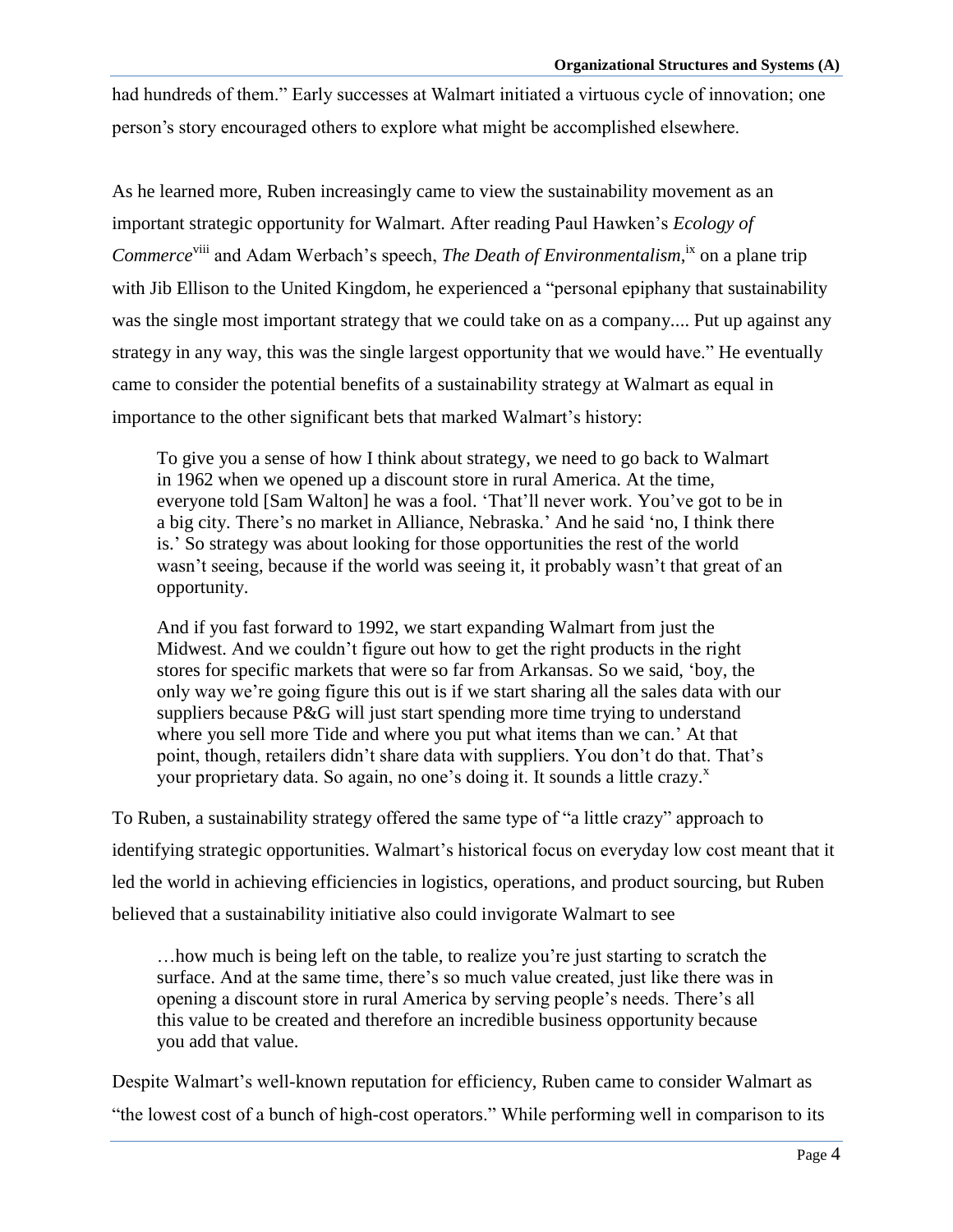peers, the company still had room for radical improvements to meet the growing demands of sustainable development.

In the summer of 2005, Lee Scott tapped Ruben to become the first Vice President of Strategy and Sustainability at Walmart. Ruben had previously turned down the offer twice, believing that a leadership role in sustainability would eventually hurt his career: "I was trying to figure out what I had done wrong in strategy that Lee Scott wanted me to go do environmental work." After he learned more about the potential of a sustainability strategy, Ruben finally accepted the job when Scott insistently offered it to him a third time. He never regretted his decision; his work leading Walmart's early sustainability efforts soon became "the most meaningful and exciting three years of my professional life."

#### **Designing Organizational Structures and Systems**

As Vice President of U.S. Strategy, Ruben's job had been to envision new opportunities for Walmart. As the first Vice President of Sustainability, his new job was to design the organizational structures and systems that would enable the desired strategy to be implemented in practice. The critical difference between these positions was "the difference between theoretical strategy and actually creating the change." In his sustainability role, Ruben needed to find a way to implement a new strategic direction across a vast organization:

I think the more that sustainability unfolded, the hard part wasn't to see that it would be important. The hard part was believing that the leadership and organization would really be there to support it. Would we actually be able to find our path through this as a core-business strategy? Would the organization and everyone else be able to get behind it and support it and do it the way that would allow it to work? These are big questions.

A challenge to Ruben's efforts to seek answers to these questions was that Scott's " $21<sup>st</sup>$  Century Leadership" speech had ended the period of under-the-radar experimentation and trial that had characterized earlier sustainability efforts. On October 24, 2005, Scott's talk reached 1.6 million Walmart associates in all of its 5,000-plus stores worldwide, as well as its more than 60,000 suppliers. Scott presented a long-term agenda to make "the earth a better place," acknowledging that his sustainability goals were "both ambitious and aspirational, and I'm not sure how to achieve them ... at least not yet."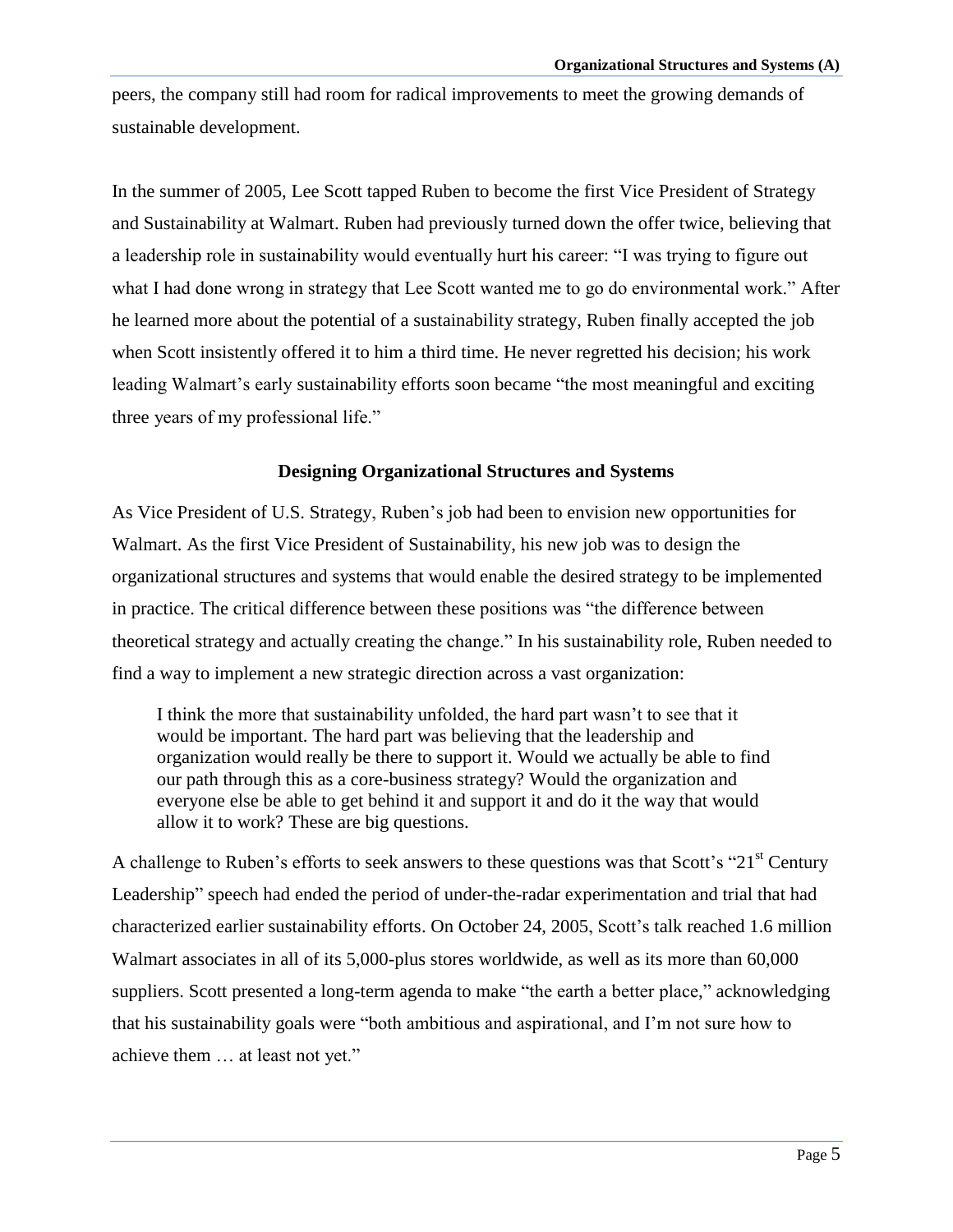The task of transforming Scott's grand vision into operable structures and systems would fall to Ruben. Although the public nature of Scott's speech provided substantial credibility to initial sustainability efforts, as well as promises of growing resource support within Walmart, it also inevitably meant increased scrutiny and accountability. Ruben knew that both external activists and internal associates would be carefully watching Walmart's actions, trying to evaluate whether Scott's speech represented a credible commitment to long-term change or a short-term public relations effort.

To initiate a pathway toward achieving Walmart's ambitious sustainability vision, Ruben needed to develop a strategy about what should be done, who should decide, and in what order and speed. Four key tasks required immediate attention: designing a sustainability office to guide the organization in its new endeavors; developing a strategic planning process to identify and implement new programs and initiatives; formulating stakeholder engagement strategies to bring new ideas and perspectives into the organization; and initiating educational efforts to develop and spread new mindsets and skills throughout the organization.

#### **The Sustainability Office**

The first task Ruben faced was to organize the emergent sustainability office, particularly in defining the relationship between the new office and the rest of the organization. Should he develop a strong, centralized sustainability group to define and implement strategic priorities in sustainability programs, or should he continue with the bottom-up style of experimentation and trial that had characterized strategic decision making so far? The early successes of Walmart's sustainability program had not resulted from a top-down strategic planning process. Instead, Scott had brought talented and passionate people together and encouraged them to engage in new conversations about how a sustainability mindset could change the ways that Walmart conducted business.

However, Ruben worried that the same culture of bottom-up experimentation and trial might not function well in the face of the public scrutiny certain to follow Scott's announcement of Walmart's ambitious sustainability strategy. Centralizing decision-making authority into the sustainability office would allow him and his team more direct control over resources and expertise in choosing and supervising new programs and initiatives. Yet, despite the benefits of a highly centralized, controlled decision-making process, he was concerned that a strong central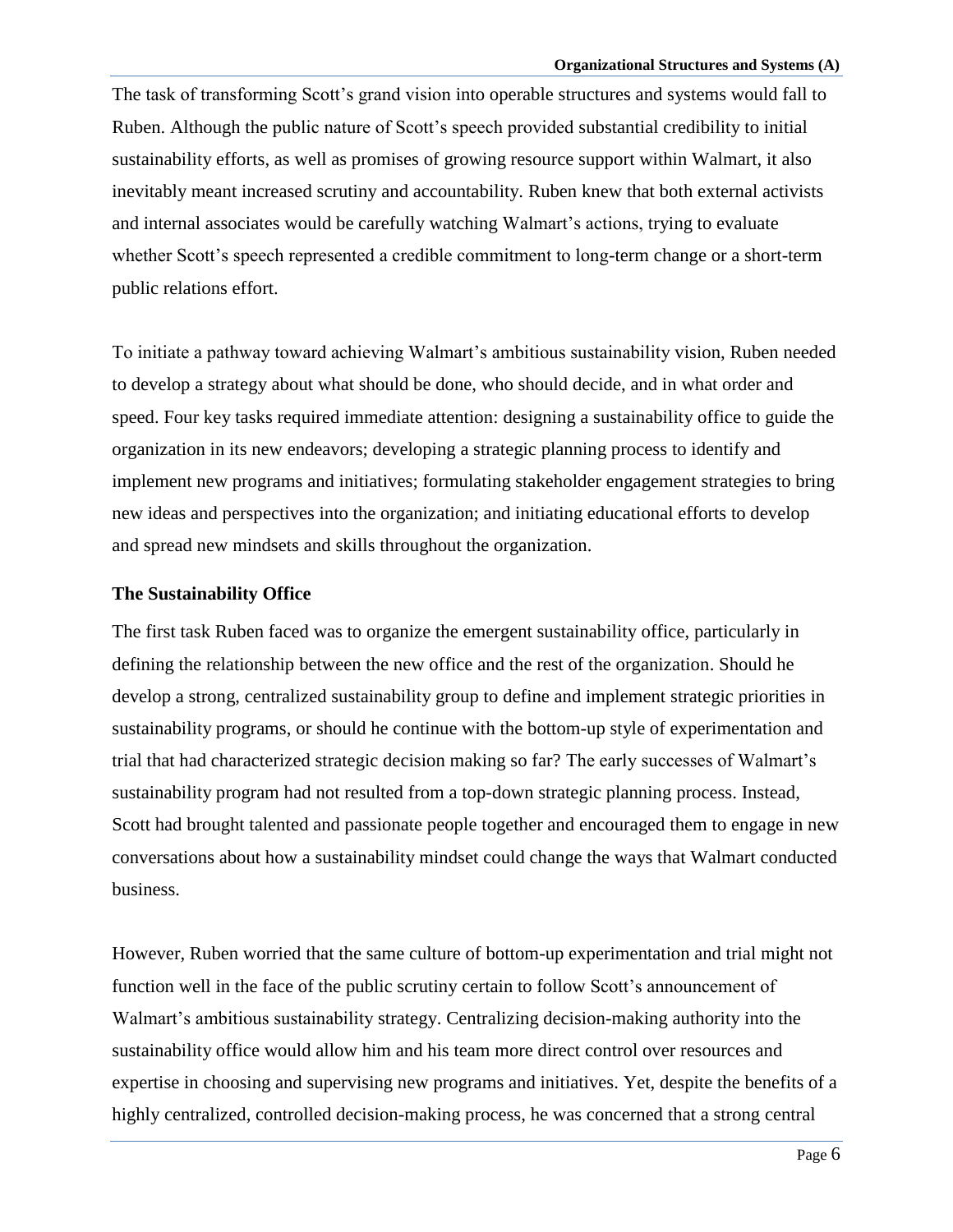sustainability office would cause organizational members to view the sustainability strategy as separate from their daily operations or the company's key business focus.

Ultimately, Ruben hoped to lead a transformative strategy that enacted change ―*through* the organization rather than *to* the organization," in line with his belief that Walmart's full potential could be achieved only if sustainability were integrated into its core business mission. However, Ruben also understood that the demands for quick and measurable results might require more direct control and oversight over sustainability activities, to ensure that measurable, focused results could be achieved, and then communicated, effectively.

These initial decisions about the design of strategic processes had clear implications for the structure of the sustainability office. If he planned to decentralize authority into the business itself, a smaller office would be needed. In this case, the primary purpose of the sustainability office would be to introduce new knowledge and perspectives to those within the organization who ultimately would decide which sustainability goals and projects were most appropriate to their own circumstances. In contrast, a more centralized strategy would require a larger sustainability office that possessed more substantive expertise and project management skills. With this option, the members of the sustainability office would lead, rather than consult in, efforts to identify, implement, and evaluate new programs.

Ruben had already hired some full-time sustainability staff members before Scott's speech, including Tyler Elm, who had experience running similar sustainability change efforts at Office Depot. But the new announcement required rethinking the overall mission of the sustainability office to match the ambition of Scott's public vision. How large should the sustainability office grow? How many more personnel would be required? And how should he define the roles of the representatives of this office: as strategic planners, public relation experts, technical experts, facilitators, educators, or innovators?

#### **Programs and Processes**

As well as designing the structure of the sustainability office, Ruben and his team also needed to develop a strategic planning process by which potential initiatives across the corporation could be identified, evaluated and implemented. While Scott's speech had set out the long-term vision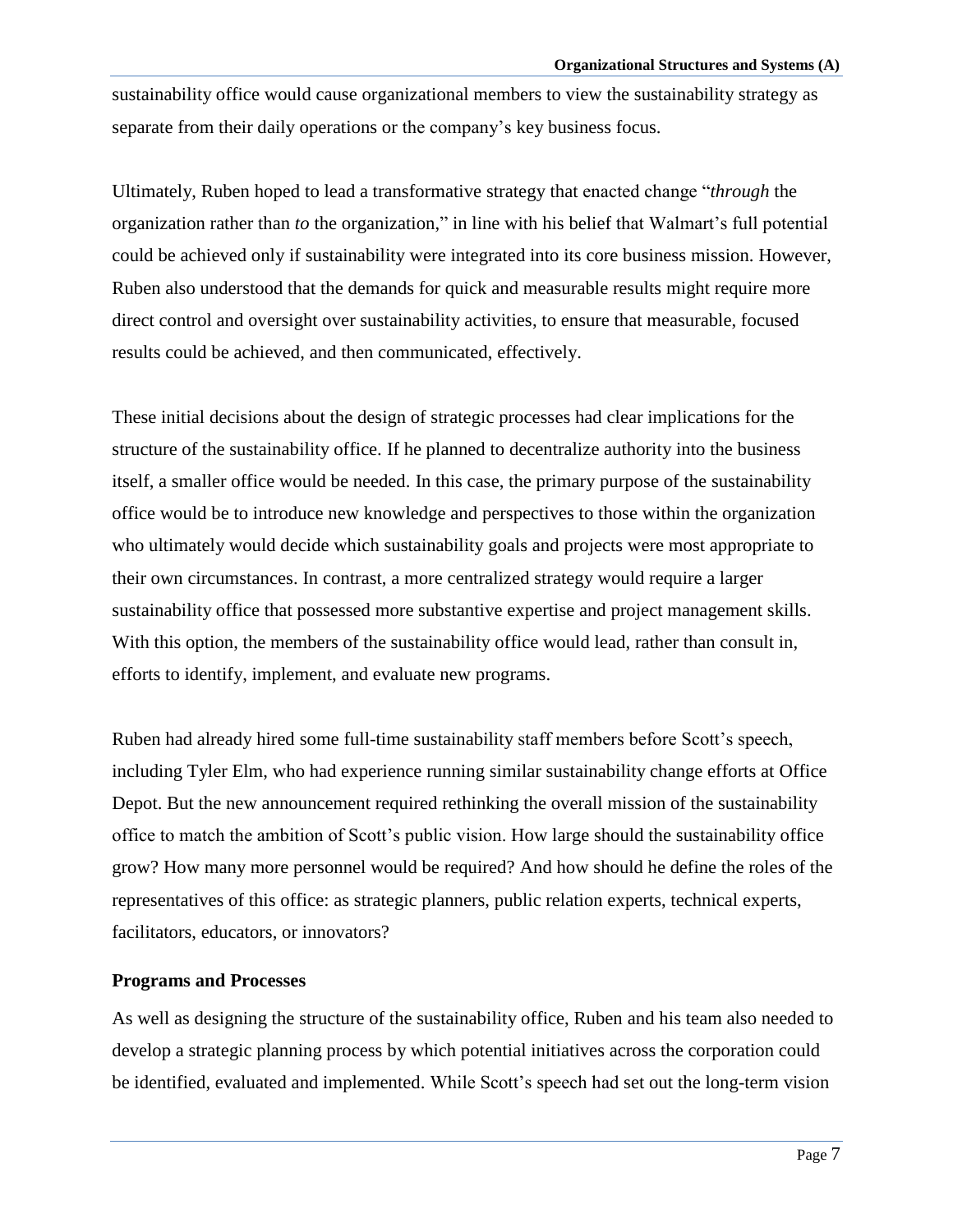for sustainability at Walmart, an important next step was to clearly define and communicate what types of programs the new sustainability office would promote and support.

In particular, Ruben hoped to actively manage time and aspirations in developing a portfolio of programs across the organization, as he understood that the success of the initiative would be evaluated over both the short and the long run. Both external and internal constituencies would demand measurable improvements quickly, so concrete goals within reasonable time frames needed to be established. Ruben did not want to set unrealistically demanding goals that might take years to accomplish, if they were achieved at all. However, if he moved too cautiously, he worried that Walmart associates might not be sufficiently challenged or motivated to strive toward Scott's aspirational vision of what the company could accomplish.

To encourage the organization to seek innovative and ambitious initiatives, Ruben and his team differentiated between projects based on the scale and timing of their impact, distinguishing between:

- Quick-wins that demonstrated business and environmental returns almost immediately;
- Innovative projects that were designed for one to three-year payback windows; and
- Game-changers that entailed radical departures from traditional business practices and required longer-term planning horizons with regard to both their implementation and their effects.

The implementation of quick wins that promised immediate financial returns and positive environmental impact were important to build and sustain momentum throughout the organization, but Ruben hoped to balance the pursuit of short-term objectives with a concerted effort to develop innovative, large-scale projects that would allow the organization to reach more ambitious goals.

Ruben believed that Walmart's response to Hurricane Katrina had already raised aspirations within the corporation about what could be achieved through a sustainability strategy. After Hurricane Katrina hit New Orleans in August 2005, observers noted that Walmart was quicker to respond to the emergency conditions than many federal, state, or local government agencies. In comparison with the negative publicity it had been receiving at that time, Walmart enjoyed high praise for its effective and helpful efforts.<sup>xi</sup> To Ruben, Walmart's response to Katrina illustrated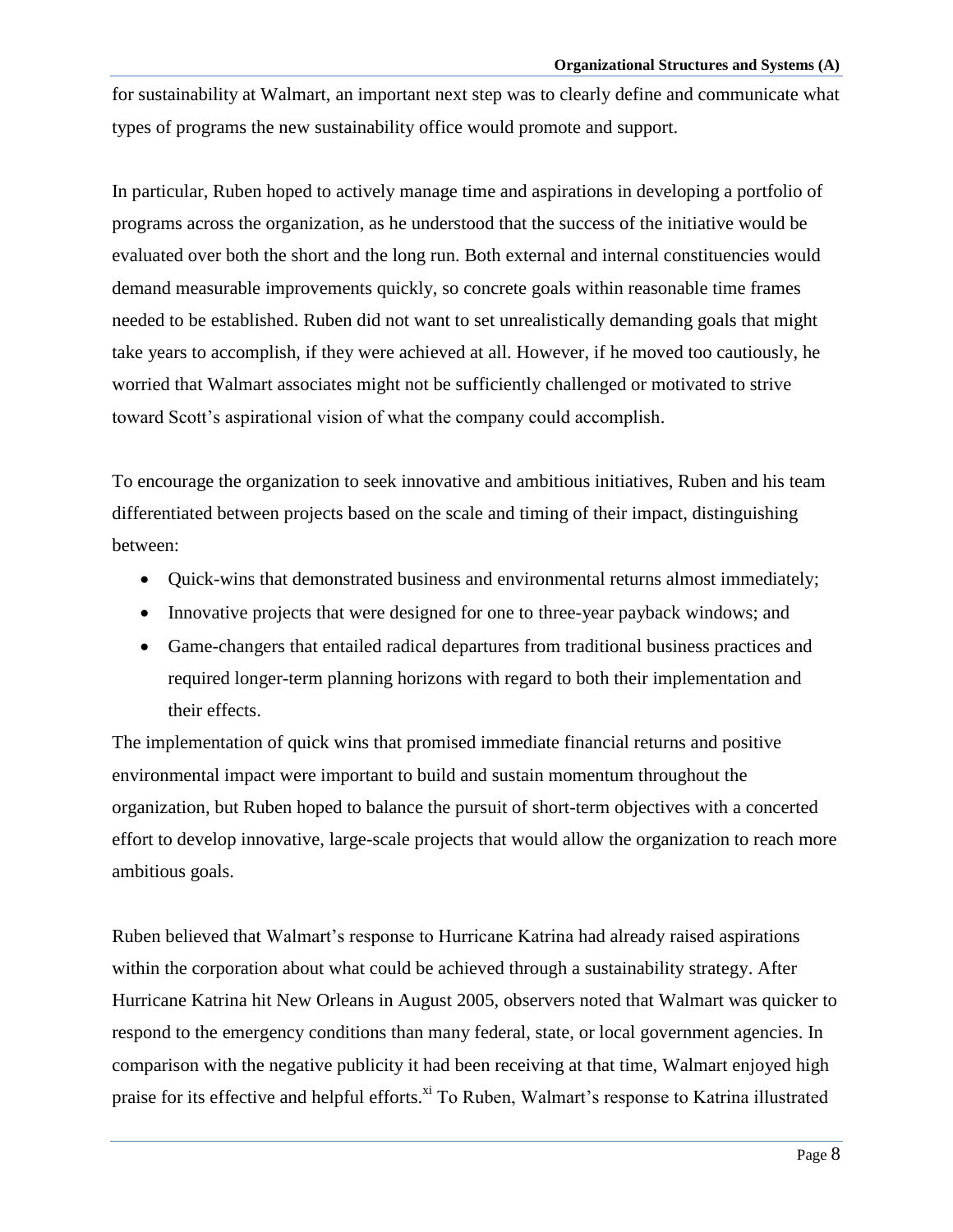the organization's potential to take significant actions that moved beyond incremental changes

over historical benchmarks:

What Hurricane Katrina did was change the whole unit of measurement; we shouldn't focus only on performance compared to last year, but rather ask, 'how are we doing against our potential?' It was, basically, saying don't be happy with threeor four-percent gains. Take the blinders off. What's the potential? And then, now that you feel like the gap is really big, go out and work with everybody you can possibly find who can help you get to that potential.

If the company were truly to accept Scott's goals as serious, attainable objectives, Ruben

believed its internal aspirations and recognition of what was possible had to be transformed:

It would have been easier … to simply go after something that just looked good or felt good but didn't really grapple with our business model. We probably would have picked trucks because they're very tangible. And we would have taken out a big platform on making trucks more efficient. But at the end of the day, I don't think that that would have changed how Walmart saw itself. I don't think it would have changed our ability to work with people who had different viewpoints and actually get better from it. I don't think it would have changed how people thought about us as a global company instead of a retailer.

In designing structures and systems, Ruben hoped to actively balance the pursuit of short-term objectives with continuing efforts to raise the aspirations of what could be accomplished over the long term.

#### **Stakeholder Engagement**

One strategy by which Ruben hoped to bring new ideas and skills into the organization was through an active effort to incorporate external stakeholders into strategic decision-making processes. He understood that a primary impetus for Walmart's environmental strategy was external stakeholder pressure related to a range of issues, from labor standards to health care to store sites and product sourcing. Walmart executives realized the need to improve the company's public reputation to maintain its "license to grow," both in the United States and abroad. Political and social issues continued to challenge Walmart's efforts to expand.

For Ruben, the danger was that sustainability might be perceived solely as a public relations effort. He wanted to avoid this perception, especially in the early stages of the initiative, mainly for strategic reasons. In particular, there would be many nongovernmental (NGOs) and activist organizations seeking signs of failure or hypocrisy, so any public promises, beyond the broad goals initially set, might simply backfire: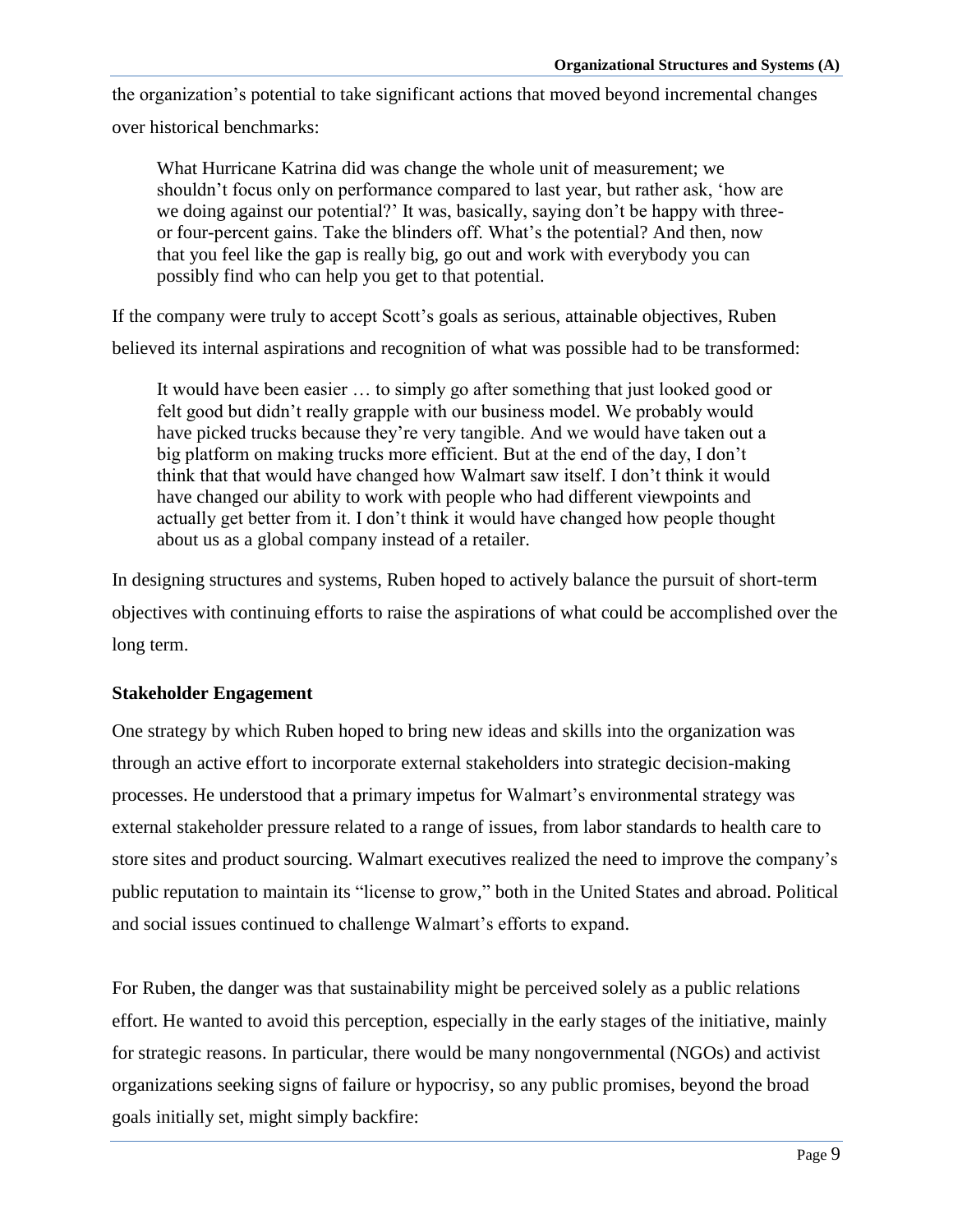Some people have more interest in not liking us than liking us, and there was nothing that we were going to tell them that was going to change their minds. So we might as well go do big things and take some big risks and reach our potential.

Ultimately, he believed that Walmart's deeds, rather than its announcements, were the most effective response to potential critics, and he therefore wanted to focus on accomplishments rather than communications. To accomplish this goal, he hoped to evaluate each project independent of its media value:

There was a litmus test that we used because there were ideas and efforts coming out of the woodwork. The litmus test was, if you want to go do  $X$ ,' would that be something that you would do if no one ever knew about it? And if the answer was yes, we'd say, ‗full steam ahead, what do you need to go faster?' And if the answer was no, we'd start to question whether that really fit within the strategy. And so we had to clearly separate things that would have a PR marketing benefit and a government-relations benefit from the true corporate strategy efforts.

But Ruben's desire to avoid evaluating sustainability projects from a public relations perspective was also personal. Although he knew little about the natural environment at the start of the project, Ruben had become personally convinced that worldwide action on the environment was necessary to forestall long-term disaster. He hoped to lead an initiative that moved beyond image management to leverage Walmart's substantial resources and power to make real efforts in addressing important environmental issues, and he believed that similar moral motivations would influence others to commit similarly to sustainability efforts:

People, I fundamentally believe, like to be part of something bigger than themselves. At the core we are social beings; and we like to work on things that are simply larger than ourselves. And sustainability offers that opportunity, as did Katrina.

Ruben's goal was not just to avoid conflict with stakeholders but to change the way Walmart heard and listened to outside voices. Many of its earliest lessons had come about because the retailer had intently listened to new voices, such as representatives from environmental groups. Ruben also saw the powerful potential of stakeholders to push and invigorate corporate thinking beyond an incremental mindset, to brainstorm about what could be done anew:

These are people who may dislike you, may disagree with you, will definitely have differing opinions, but can make you better. So go out, spend time with them, and then come back here better and more successful than before.

His own early experiences in a multi-stakeholder meeting proved instructive: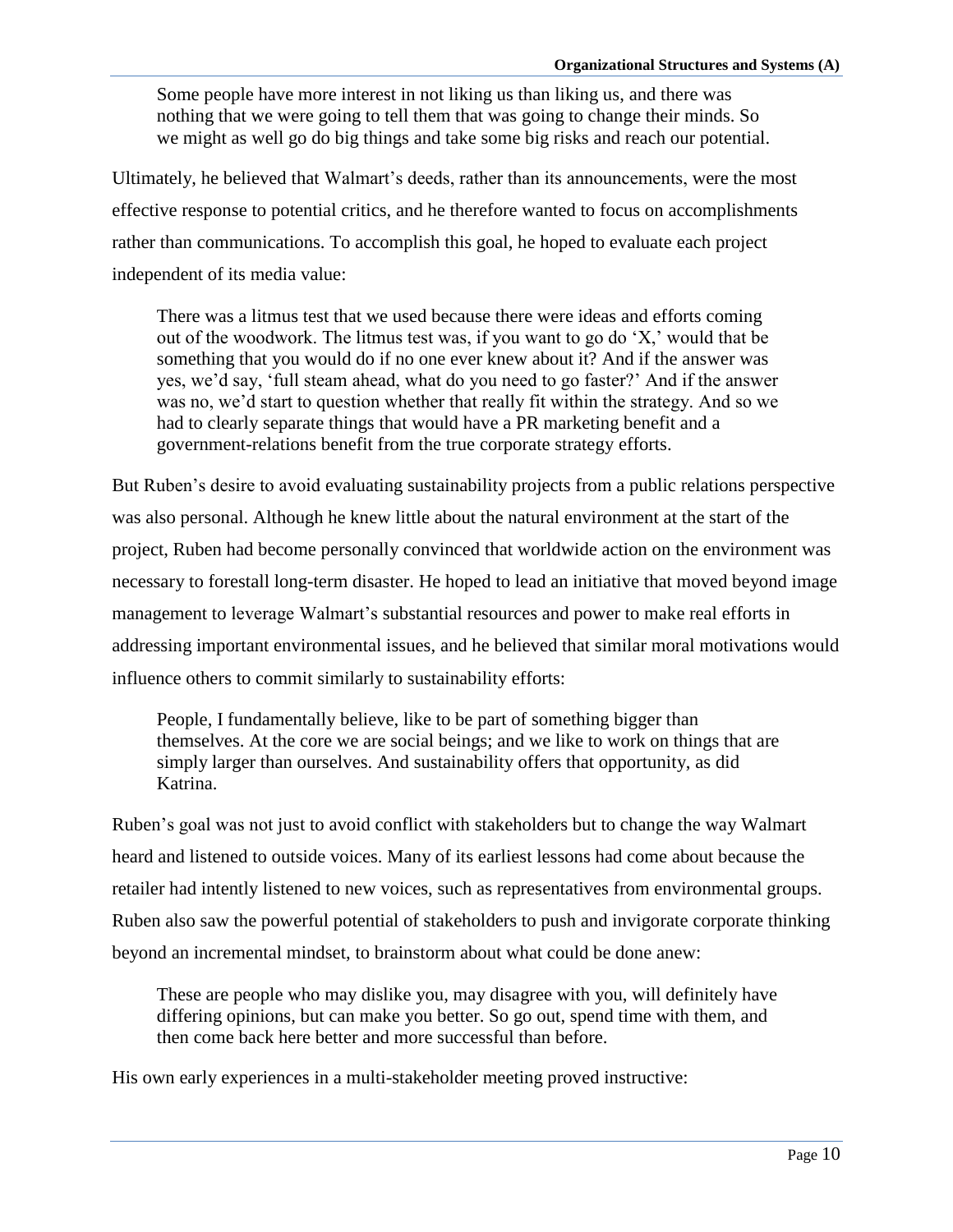There were a lot of uncomfortable moments. I remember early on one held at the Embassy Suites so it would be a neutral territory. We took a break, and I remember the thought in my mind as I was getting myself some coffee was, ‗gosh, I hope we haven't gotten in over our heads'—because it was so uncomfortable. People weren't sure about why they were there. We have outsiders who showed up who couldn't understand why they were now meeting with Walmart. They weren't sure what they'd gotten themselves into. And you had a group of Walmart executives that couldn't quite understand why they had showed up either. And we had all agreed to spend the next four hours together talking about hard topics. But I think having done that you walk away and realize that, actually, as painful as it was, you're better off for it. It laid the groundwork for a lot of what was to come.

Although he recognized the potential for uncomfortable situations, Ruben could see that efforts to bring new players into the room for tough conversations had already proven successful. To Ruben, pushing the organization to listen to new ideas and engage in new conversations with external stakeholders was a critical part of any sustainability strategy designed to encourage innovative thinking that moved the organization in new directions.

#### **Sustainability Mindsets**

Ruben also considered the role of educational programs as an additional means to develop and spread new skills and expertise throughout the organization. He hoped to diffuse a new mindset that would enable associates to develop their own knowledge of sustainability, so that they could identify opportunities and evaluate prospects in their own areas of expertise. The organizational challenge to the development of new mindsets was that this task required more than communicating information through a lecture or a book:

Mindset is one of the most challenging things to shift because I don't think you can force someone to change a mindset. But what we have done has been really effective. At a top level, they're basically field trips; you take people out of the conference room they're used to sitting in. A few examples: Jib Ellison and I were both with Lee Scott as we went to Vermont and collected sap with maple sugar farmers. It's not like reading a report. They're people talking about the trees you're standing among with stories of how they grew up and how maple trees no longer survive at this latitude. And then you can go and sift through massive amounts of data at the research center on top of Mount Washington. But the experience with the farmers is much richer.

Walmart had a long-standing tradition of "Eat What You Cook" trips, on which Walmart's buyers would take an entire day to go into a store or a supplier's operation to learn first-hand what customers were buying. Jib Ellison recalled that the sustainability team adopted the idea for their own purposes, calling them "Sustainability Eat What You Cook" trips: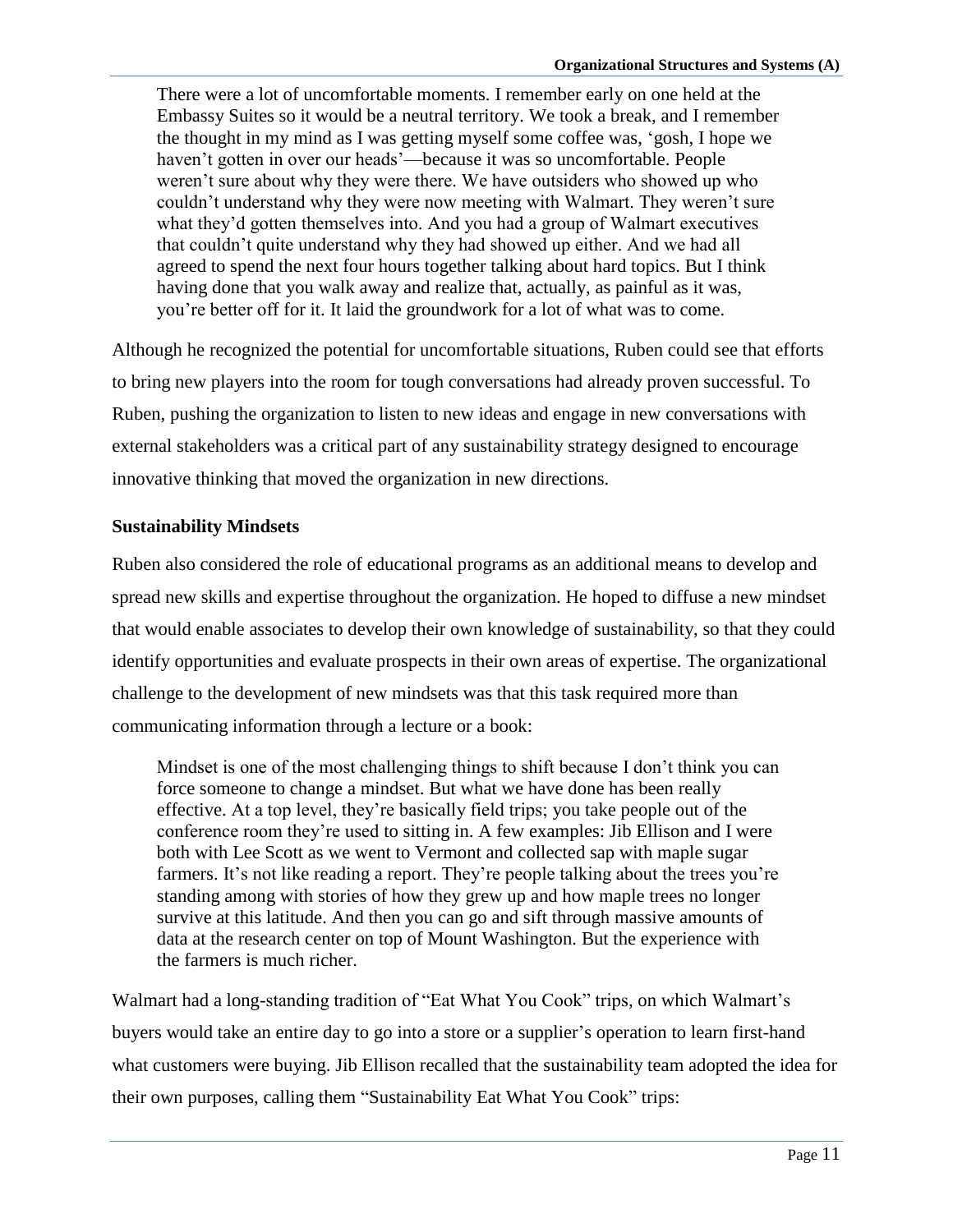The purpose from the outset was to take these very busy senior executives out of their normal environment, take them to places that they would not normally go, to talk to people they would not normally talk to about things that they would not normally talk about, in the hope that it would create an intellectual understanding about what sustainability means and its relevance to the business, and emotionally touch them in such a way that they would be inspired to take action.

These trips involved anyone in charge of an area, who then spent a day, several days, or even a week looking at products at the source—whether a corn field in Iowa or a cotton field in Turkey. Other excursions moved executives out of comfortable boardrooms so that they could experience first-hand the impacts of climate change on a single element of the environment. Ellison believed that the goal of fostering sustainability mindsets through field trips resonated well with Walmart's preexisting culture:

Walmart is very interesting in that deep in the culture is a strong desire to 'do the right thing.' So in the background of all the noise of the business model and how big they are, and everything else, it became very clear to me that for whatever reason, there was a strong desire, not well defined, to do the right thing. There's a strong part of that culture that really does feel like they are serving a societal benefit by providing everyday low price to those people in society who don't have access to goods and services, that don't have a lot of extra money to spend. So that was, I think, a very strong component of why this worked because we just tapped right in. We said, ‗look, you can do the right thing and save money. Look! You can do the right thing for your customers. You can do the right thing for the community. You can do the right thing for the world consistent with your business model.'

Even as he was committed to shifting mindsets within Walmart, Ruben also recognized the importance of strengthening and extending the business case for sustainability. As the sustainability initiative grew, stakeholders would insist on a careful accounting of the business returns on the new expenditures. He also needed to develop solid financial reports for sustainability-inspired efforts, "because the challenges and the opportunities in front of us were so much greater than the amount of funding that would ever be there from a public relations perspective. It just wouldn't be big enough to capture the opportunity."

So how could Walmart balance environmental impact with business profitability? Ruben believed that he could provide ready justification for many quick-win solutions. But over the long haul, business decisions that weighed both near- and long-term implications were far more difficult. Developing sustainability mindsets to identify and seek new business opportunities thus was a critical component for any successful long-term strategy.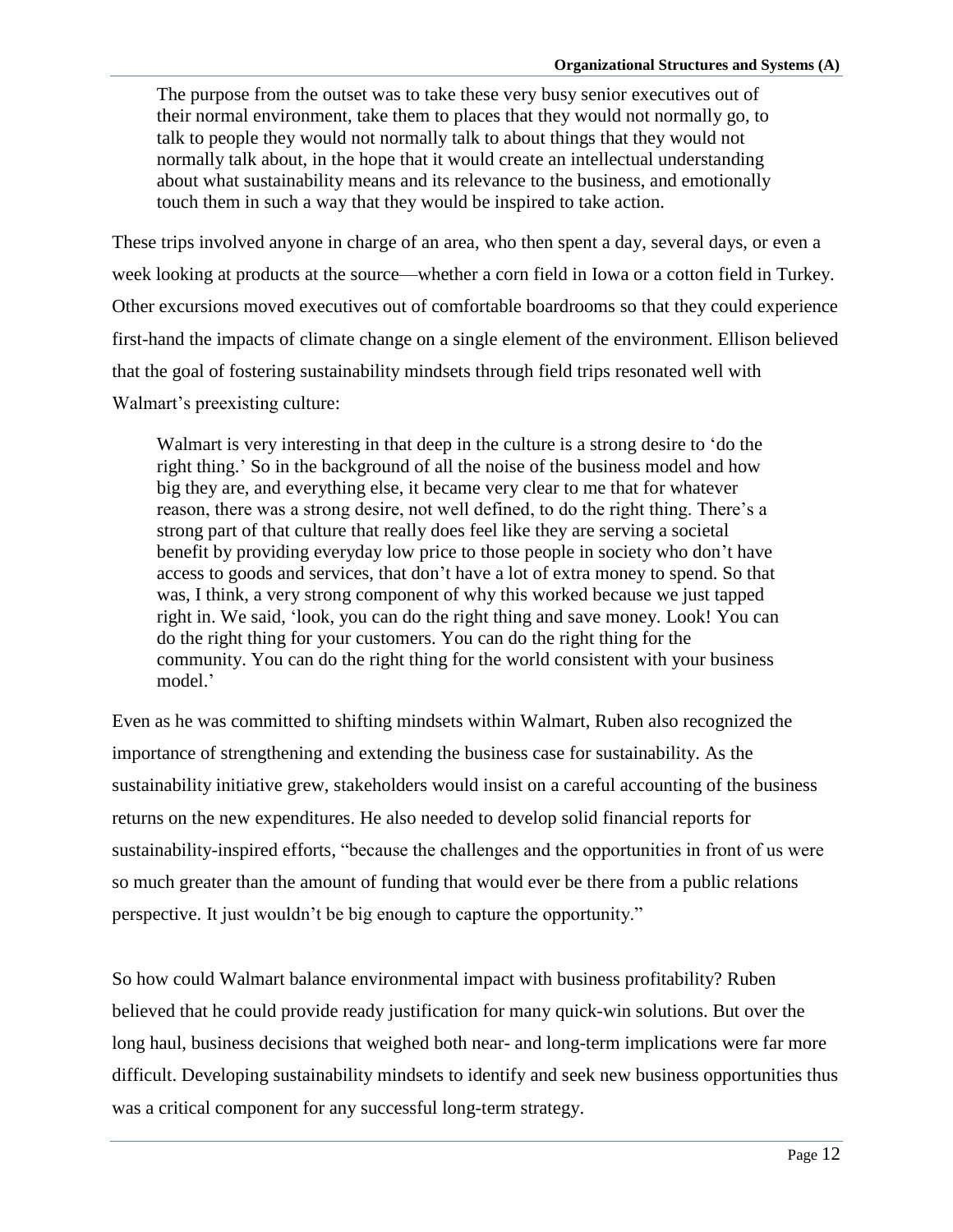#### **An Ambitious Undertaking**

Lee Scott's speech about Walmart's leadership in environmental sustainability was inspiring, leading Andy Ruben to contemplate closely the immensity, complexity, and vast promise of the task before him. The titanic opportunity was both thrilling and terrifying. Other executives would be looking to Ruben for leadership, in terms of setting project priorities and developing new strategic decision-making processes and goals. Instead of focusing on a single policy or program, Walmart's new Vice President of Strategy and Sustainability needed to think through how to initiate a sustainability strategy that implemented a portfolio of projects across multiple time frames and issue domains. He also had to decide quickly how to proceed, such that he could simultaneously lead change efforts in a controlled manner while encouraging experimentation and allowing for the inevitable mistakes associated with innovation. He also worried about his own career trajectory, especially if he took risks that proved unmanageable in the Walmart context. A daunting task certainly—but the rewards could be enormous for the company, for the planet, and for him. He hoped he made the right choices in forming and managing a sustainability office designed to facilitate the next stage of Walmart's sustainability journey.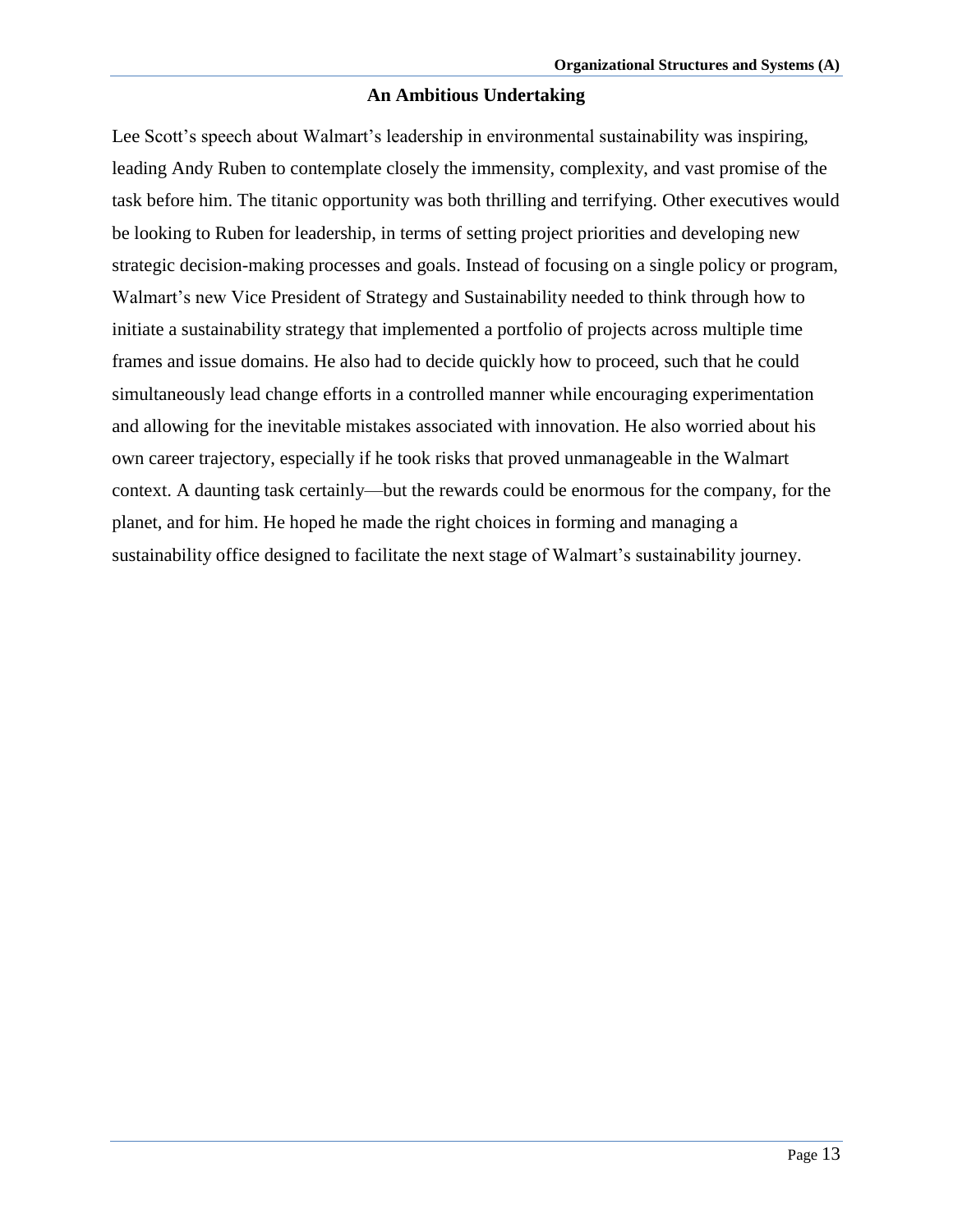# **Exhibit 1. Excerpts, Walmart Annual Report, 2005 xii**

### *Financial Trends*

| Fiscal Years Ended January 31,<br>(In Millions Except Per Share Data)                     | 2005      | 2004        | 2003        | 2002        | 2001        |
|-------------------------------------------------------------------------------------------|-----------|-------------|-------------|-------------|-------------|
| <b>Net Sales</b>                                                                          | \$285,222 | \$256,329   | \$229,616   | \$204,011   | \$180,787   |
| <b>Cost of Sales</b>                                                                      | \$219,793 | \$198,747   | \$178,299   | \$159,097   | \$140,720   |
| <b>Net Income</b>                                                                         | 5 10,267  | 9,054<br>\$ | 7,955<br>\$ | 6,592<br>\$ | 6,235<br>\$ |
| <b>Diluted Earnings Per Share</b>                                                         | 2.41      | 2.07<br>\$  | 1.79<br>\$  | 1.47<br>\$  | 1.39<br>\$  |
| Long-term Debt                                                                            | \$20,087  | \$17,102    | \$16,597    | \$15,676    | \$12,489    |
| Return on Assets $^{(1)}$                                                                 | 9.3%      | 9.2%        | $9.2\%$     | 8.4%        | 8.6%        |
| Return on Shareholders' Equity <sup>(2)</sup>                                             | 22.1%     | 21.3%       | 20.9%       | 19.4%       | 21.3%       |
| (1) Income from continuing operations before minority interest divided by average assets. |           |             |             |             |             |

(2) Income from continuing operations divided by average shareholders' equity.

## *U.S. Highlights as of January 31, 2005*

| As of January 31, 2005                        |                 |  |  |
|-----------------------------------------------|-----------------|--|--|
| <b>Total Number of Discount Stores</b>        | 1,353           |  |  |
| <b>Total Number of Supercenters</b>           | 1,713           |  |  |
| <b>Total Number of Neighborhood Markets</b>   | 85              |  |  |
| Total Selling Space (SQUARE FEET IN MILLIONS) | 459.2           |  |  |
| <b>Total Sales</b>                            | \$191.8 billion |  |  |
|                                               |                 |  |  |
|                                               |                 |  |  |